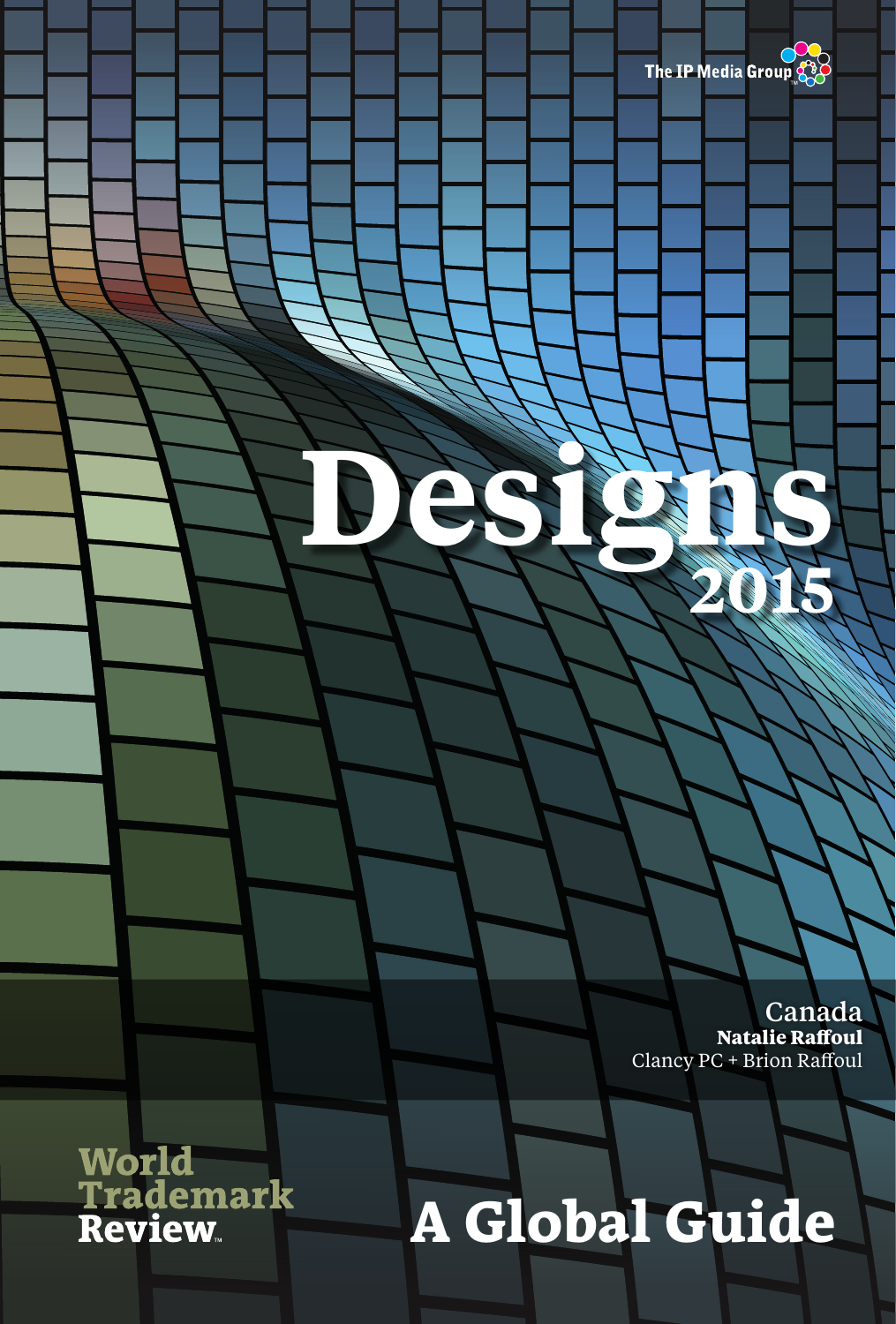### Trade-marks  $C + BR = IP<sup>3</sup>$ Patents Desians

# **Exponential IP Results.**





### For all your Canadian IP needs.

Follow us on Twitter @Canadian IP www.cbrcanada.com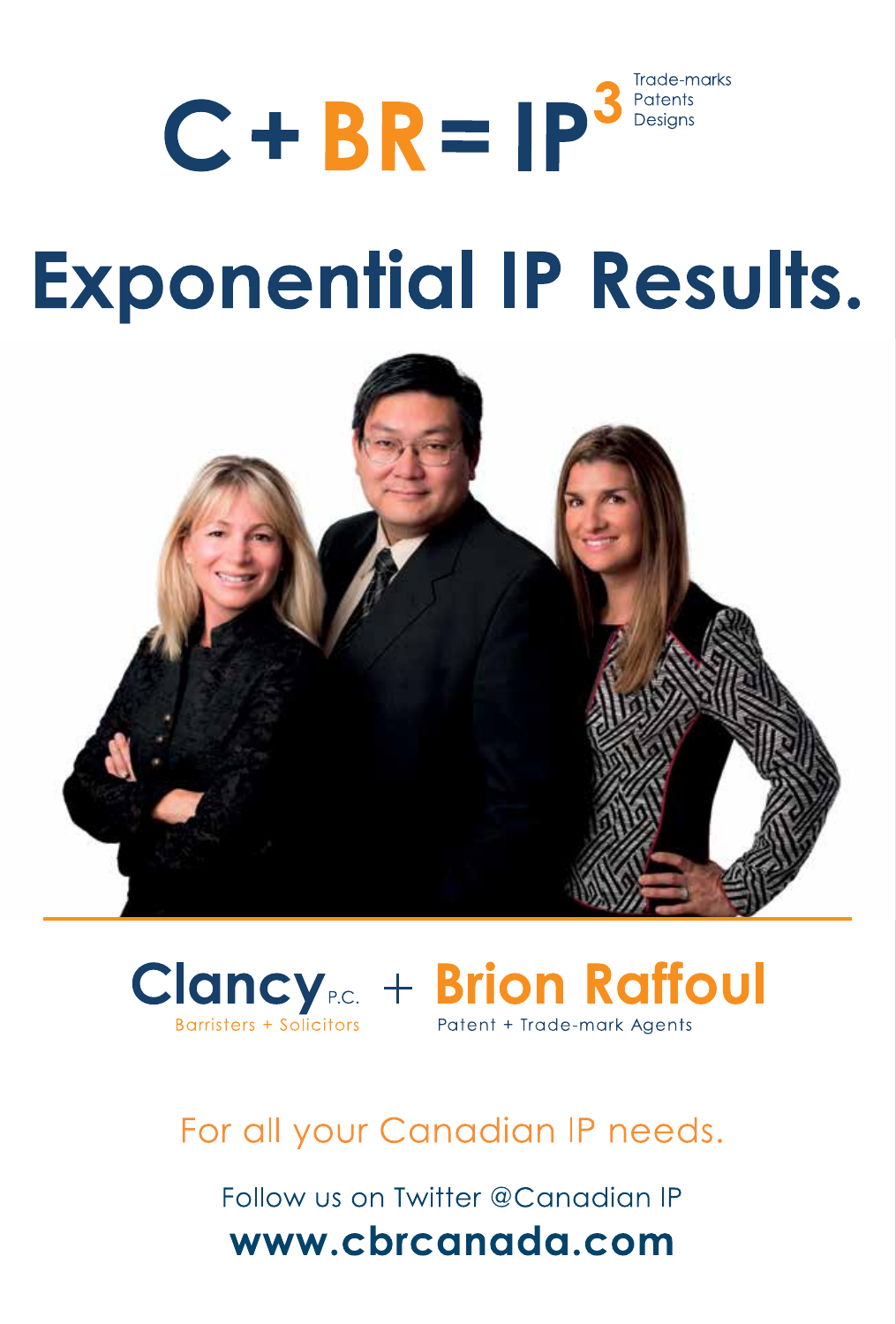## **Canada**

### Clancy PC + Brion Raffoul



Author **Natalie Raffoul**

### **Legal framework**

In Canada, industrial designs are regulated under the Industrial Design Act, as well as the Industrial Design Regulations. In terms of international legislation, Canada is a signatory to the Paris Convention, which also deals with designs. However, as Canada is a dualist country, international laws are not directly applicable until translated into national law.

### **Unregistered designs**

Unregistered designs are afforded no protection in Canada. Unless a design is registered, its owner cannot make a legal claim of ownership and there is no legal protection to prevent others from making, importing or selling any article to which the design is applied.

### **Registered designs Who can apply for a design?**

Only the owner of a design may register it in Canada. Usually, the creator of the design is considered to be the proprietor (Section 12 of the act). However, there are several situations where this is not the case, such as when a company employee develops a design as part of his or her employment. If a design is created within the scope of employment duties, the employer is considered to be the owner and therefore the only one that may apply for registration. Also, if multiple people create a design, they can file as joint proprietors (unless they are all working under contract or commission).

### **What can and cannot be protected?**

Section 2 of the act defines a 'design' as "features of shape, configuration, pattern or ornament and any combination of those features that, in a finished article, appeal to and are judged solely by the eye". This can include patterns in fabric, the shape of a water bottle, the ornamentation applied to a bracelet and the visual features of a motor vehicle.

However, design protection cannot be obtained for the following:

- design features in isolation (only design features applied to a particular finished article can be protected);
- features of an article that do not have a fixed appearance (eg, holograms);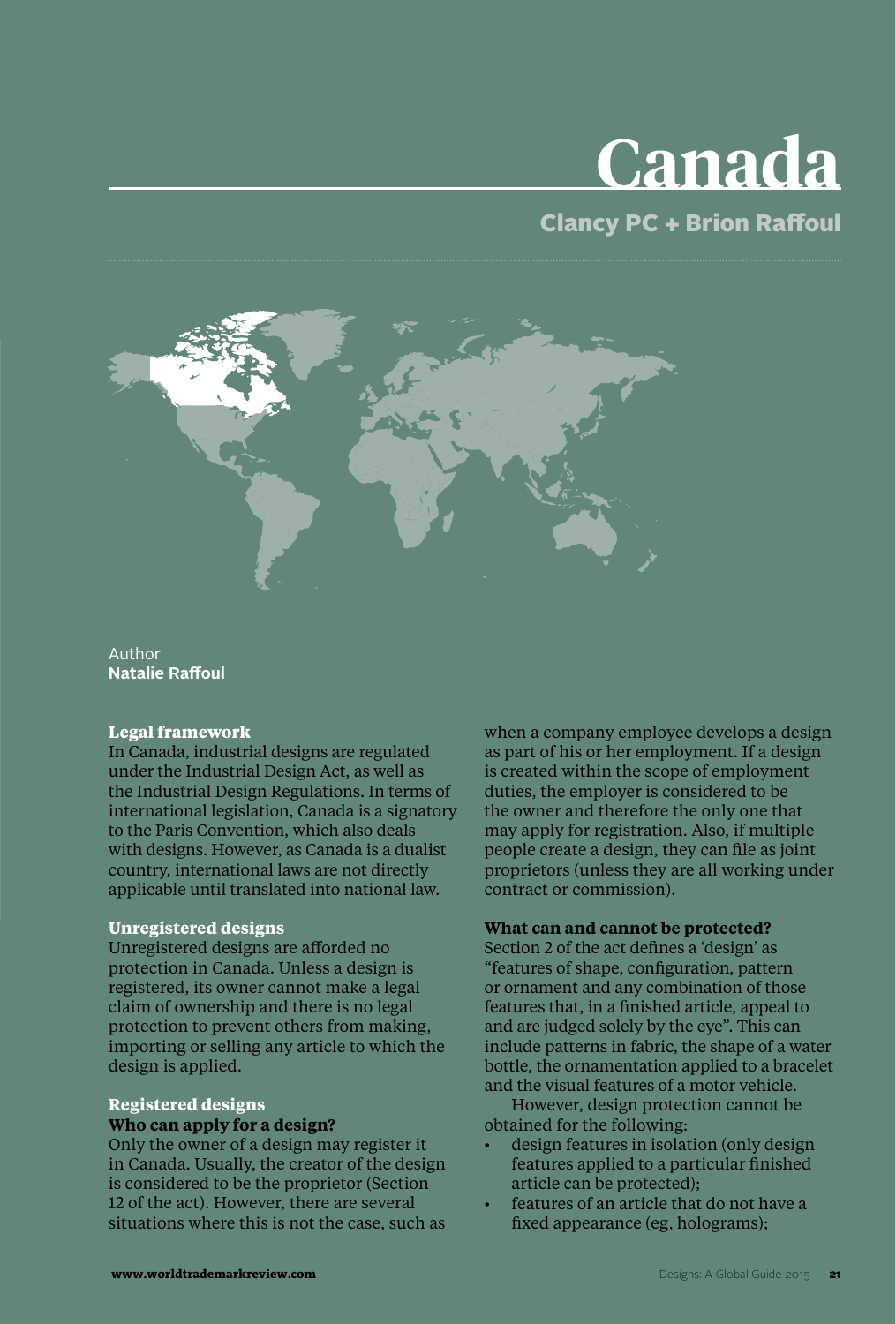- buildings and structures to be constructed on site;
- the colour of an article;
- functional aspects of an article; and
- ideas or general concepts.

### **Fees**

When filing a design application (under Section 4(1) of the act), a fee must be paid in order to have the Industrial Design Office (IDO) examine the application. The basic filing fee is C\$400. However, an additional fee of C\$10 is payable for every page of drawings in excess of 10 pages. Further, owners must pay a maintenance fee of C\$350 within five years of the registration date, pursuant to Section 18(1) of the regulations.

All fees and tariffs are found in Schedule 2 of the regulations.

### **Procedures**

#### **Application**

Applications can be filed electronically in Canada. That said, hand delivery is often recommended to ensure that the resolution of the drawings meets the IDO requirements in their printed form, as electronic filings are also printed and then rescanned.

Every design application requires the following (Section 4 of the act and Sections 9 to 13 of the regulations):

- the prescribed fee; and
- the prescribed form, which includes:
	- the name and address of the applicant and, if an agent is named, the name and address of the agent;
	- a title identifying the finished article  $\alpha$ or set for which the design has been requested;
	- a description of the features that constitute the design;
	- drawing(s) or photograph(s) of the design as applied to the finished article; and
	- if the applicant has no place of business in Canada, the name and address of a representative for service.

### **Title**

The title of the design should identify the complete finished article and not its component parts. Titles should include

the word 'set' when a design is applied to multiple articles of the same general character ordinarily sold together or intended to be used together (eg, a 'set of eating utensils').

### **Descriptions**

The description must indicate whether the design relates to the appearance of the entire article or merely a portion of the article. Further, if the design relates only to a portion, that portion must be clearly identified in dotted or stippled lines.

### **Drawings or photographs**

The drawings (or photographs, as dealt with under Section 9.1 of the regulations) must show the entire finished article to which the design is applied, even if the design relates only to a portion of the article. The drawings must feature a fully assembled view of the finished article. Parts that are not visible in the completely assembled article are not registrable and therefore should not be shown or labelled in the drawings. However, if an article has different positions (eg, open or closed), different views can be submitted to show design features that are visible when the article is used in those positions.

In addition, the article must be shown in isolation in all views, except for one view that may be included to show the article in its environment to give context. The environment must be shown in stippled lines.

Further, the drawings must clearly disclose all of the design features identified in the description. If a design is a set, all pieces of the set must be shown in the drawings. The drawings should also include figure numbers.

### **Originality**

A design must be original in order to be entitled to registration. In Canada, a certificate of registration, in the absence of proof to contrary, is evidence of the originality of a design (Section 7(3) of the act). However, Section 6 of the act specifies that a design will not be registered if:

- the design is identical to or closely resembles an already registered design; or
- the design was published in Canada or elsewhere more than one year before the Canadian filing date.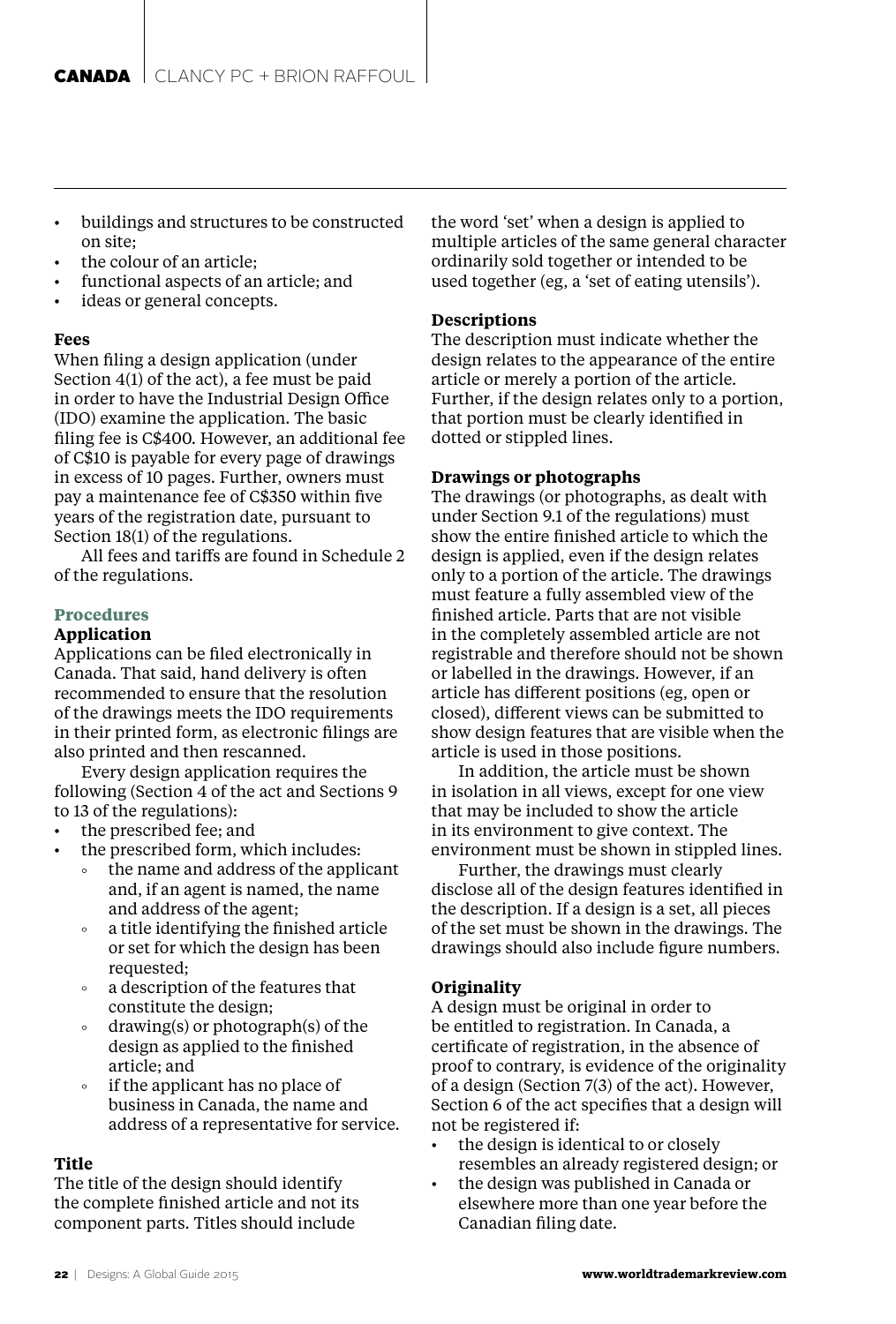### 66

Where a registered design has become publicly identifiable with the product, it may be eligible for registration as a distinguishing guise

Over the years, the courts have set down the following principles for deciding what constitutes an original design:

- When comparing designs to determine whether they are substantially different, this is a matter of impression to be judged solely by the eye.
- One must consider whether the originality of a design is substantial in regard to the quantity of prior art. The standard of originality varies from class to class, depending on the degree of possible changes and the quantity of registered designs in the field.
- In assessing originality, one must also consider the nature of the article and the constraints or limitations to which a designer is subject when designing an article. Few changes are required to make a design original when an article has a small range within which design creativity can be exercised. On the other hand, an article that has a large range within which creativity can be exercised will require a higher standard of originality.

The following jurisprudence also provides some guidance towards establishing originality:

• The Supreme Court of Canada decision in *Clatworthy & Son v Dale Display* ((1929), SCR 429) states that "to constitute an original design there must be some *substantial difference* between the new design and what had theretofore existed" (emphasis added).

- In *Rothbury International Inc v Canada (Minister of Industry)* (2004 FC 578) it was established that the degree of originality required to register an original design is greater than that laid down by Canadian copyright legislation, but less than that required to register a patent. This decision also stated that determining originality requires that review of the design be from the standpoint of the informed consumer.
- *Lewis Falk Ltd v Jacobwitz* ((1944), 61 RPC 116 (ChD)) stated that each design must be considered as a whole.

### **Number of designs per application**

Section 10 of the regulations requires that the application relate to one design applied to a single article or set, or to variants of one design applied to an article or set. If this rule is not followed, the examiner will advise the applicant that the application must be limited to one of the disclosed designs. A separate application (commonly referred to as a 'divisional' application) may be filed for any of the other design(s). The filing fee is required for each divisional application filed.

Divisional applications must be filed before registration of the design in the original application (commonly referred to as the 'parent' application). A divisional application will have the same filing date as the parent application and the IDO will register the parent and any divisional(s) on the same date.

If any of these requirements is not met, the examiner will issue a report raising an objection. Unless the applicant can overcome the objection, the objection will be maintained and a final report will be issued.

### **Appealing examiner's decision**

If the IDO examiner's final report finds that the application is unregistrable, the decision can be appealed to the Patent Appeal Board. The board will make recommendations to the commissioner of patents, who will either reverse the decision or support it in a final rejection. The final rejection can then be appealed to the Federal Court of Canada, then to the Federal Court of Appeal and finally to the Supreme Court of Canada.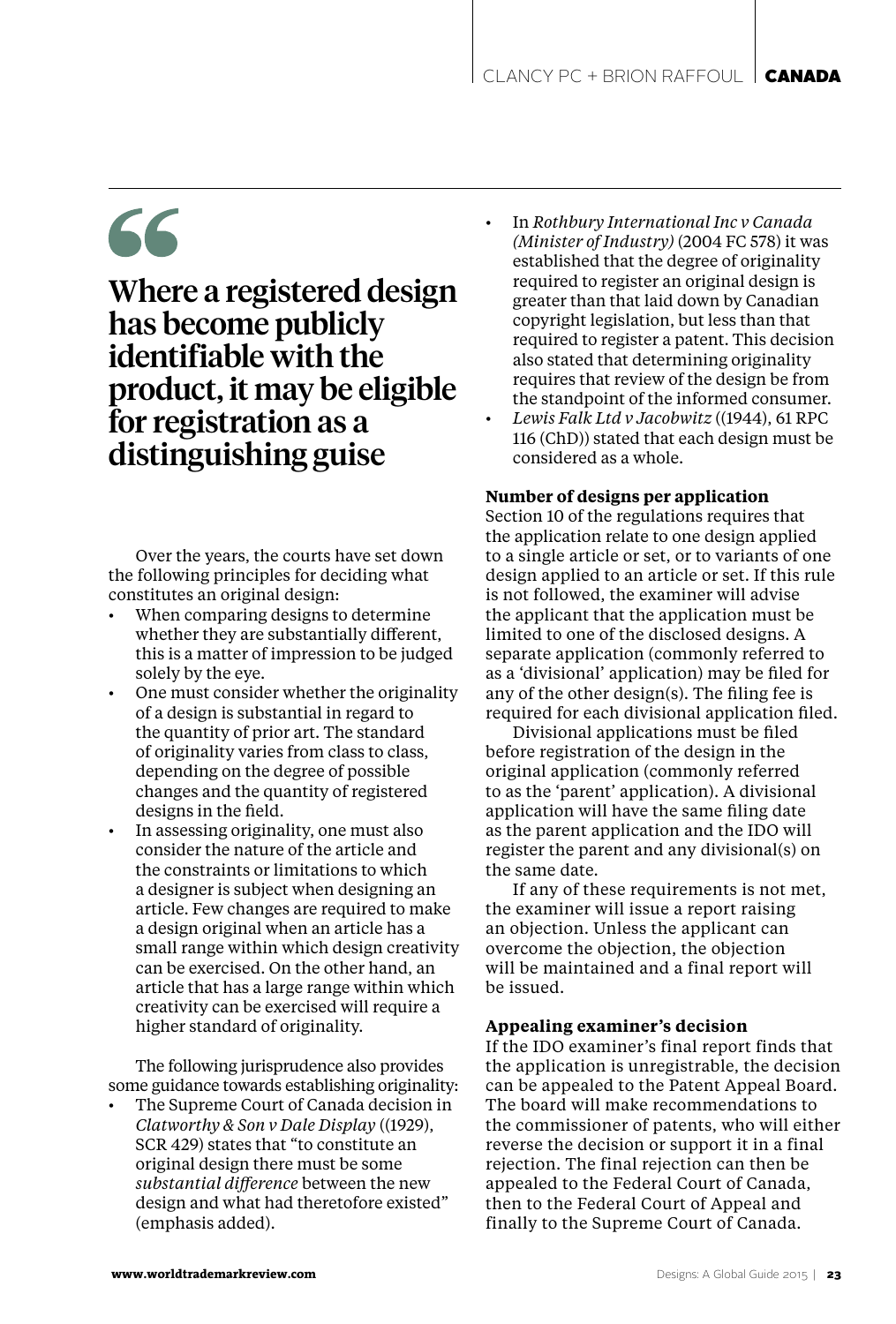### **Foreign applications**

As mentioned previously, Canada is a signatory to the Paris Convention, which provides for a six-month period within which a design application in a convention country may be filed in other convention countries. If an application is filed during this six-month period, the application has the same force and effect as if it had been filed in the second country on the first date.

Section 20(1) of the regulations requires that a request for priority be made in writing and include the filing date of the foreign application, the name of the foreign country and the number assigned by that foreign country to the application.

### **Abandonment**

Section 5(3) of the act states that if there is no response to an examiner's report within the period specified by the examiner, the application will be considered abandoned. Once the application has been abandoned, the IDO will send a notice of abandonment to the applicant as a courtesy. The notice will set out the reason for abandonment and the requirements for reinstatement. However, no fees will be refunded.

### **Reinstatement**

In accordance with Section 5(4) of the act and Section 17 of the regulations, an abandoned application may be reinstated if the applicant submits a request for reinstatement within six months of the date of abandonment. The request must include replies in good faith to the examiner's objections and the prescribed fee for reinstatement (C\$200). If these requirements are not met within six months of abandonment, the application will become abandoned and no further reinstatement is possible.

### **Withdrawal**

Applications may be voluntarily withdrawn by written request. Upon receipt of a written request to withdraw a design application, the application will be made inactive. However, the applicant may re-apply if the design was not published more than one year before the second filing.

### **Delay of registration**

Some countries may reject an industrial design application because the design has already been registered in another country. For this reason, applicants may wish to delay registration to allow time to file the application in another country.

Applicants can request a registration deferral at any time before registration. The IDO requires a written request accompanied by the required fee (C\$100). A six-month deferral will be granted, beginning on the day on which the request is received. Each additional request requires a payment of further fees. An applicant may also request that the application proceed to registration before the end of a six-month deferral period.



**Natalie Raffoul** Managing partner nraffoul@cbrcanada.com

Natalie Raffoul holds a degree in electrical engineering from Western University (London, Canada) and a JD in law from Queen's University (Kingston, Canada). She is also a registered Canadian patent agent. Ms Raffoul is ranked among the world's leading patent practitioners by the *IAM Patent 1000 2014*. She is a regular lecturer at the Sprott School of Business at Carleton University for the entrepreneurship programme and is a faculty member for the IP Institute of Canada/McGill patent course and the Lead to Win entrepreneurship programme. Ms Raffoul regularly represents clients before the Canadian Industrial Design Office and has extensive experience filing industrial design applications for a wide variety of designs.